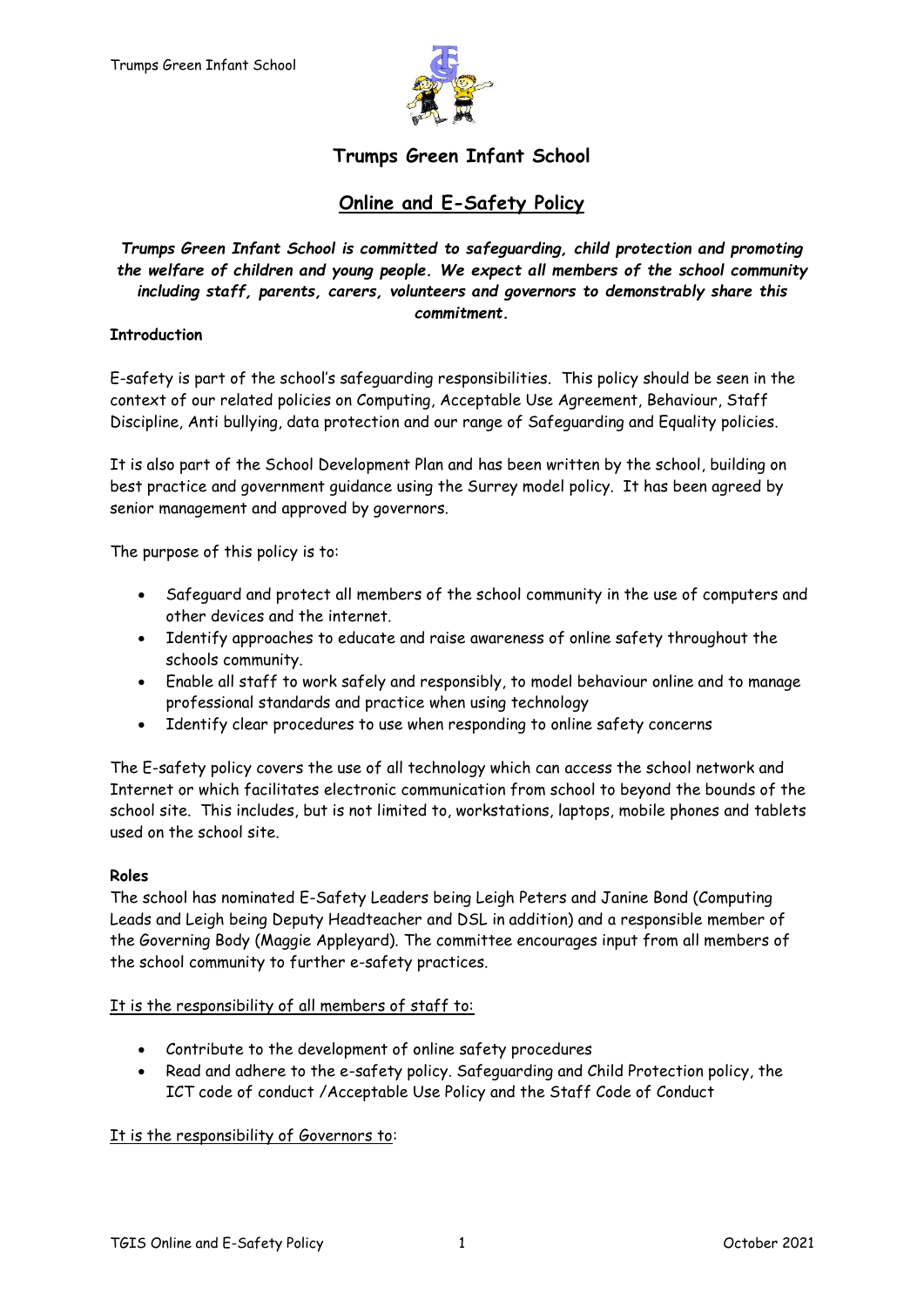- Undertake safeguarding and child protection training that includes online and E-Safety training.
- Read and adhere to this policy and to the school's Acceptable Use Policy

#### It is the responsibility of parents and carers to:

- Support the school in their online safety approaches by discussing online safety issues with their children and reinforce appropriate, safe online behaviours at home.
- Role model safe and appropriate use of technology and social media.
- Abide by the school's home-school agreement statements that relate to the use of social media and other e-safety issues.
- Identify changes in behaviour that could indicate that their child is at risk of harm online. If appropriate parents should inform the school for extra support and advice.
- Seek help and support from the school, or other appropriate agencies, if they or their child encounter risk or concerns online.
- Take responsibility for their own awareness in relation to the risks and opportunities posed by new and emerging technologies

#### **Education and Engagement with pupils**

The school will establish and embed a progressive online safety curriculum throughout the school to raise awareness and promote safe and responsible internet use amongst pupils by:

- Ensuring education regarding safe and responsible use precedes internet access.
- Including online safety in the Personal, Social and Health Education (PSHE) and Computing programmes of study, covering use both at home school and home.
- Reinforcing online safety messages whenever technology or the internet is in use.
- Educating pupils in the effective use of the internet to research; including the skills of knowledge location, retrieval and evaluation.
- Displaying acceptable use posters in all rooms with internet access and supporting pupils to read and understand it.

## Vulnerable Pupils

- Trumps Green Infant School is aware that some pupils are considered to be more vulnerable online due to a range of factors. This may include, but is not limited to children in care, children with Special Educational Needs and Disabilities (SEND) or mental health needs, children with English as an additional language (EAL) and children experiencing trauma or loss.
- Trumps Green Infant School will ensure that differentiated and ability appropriate online safety education, access, monitoring and support is provided to vulnerable pupils.

## Training and engagement with staff

The school will:

- Provide and discuss the online safety policy with all members of staff as part of induction.
- Provide a copy of the E-Safety policy for all staff.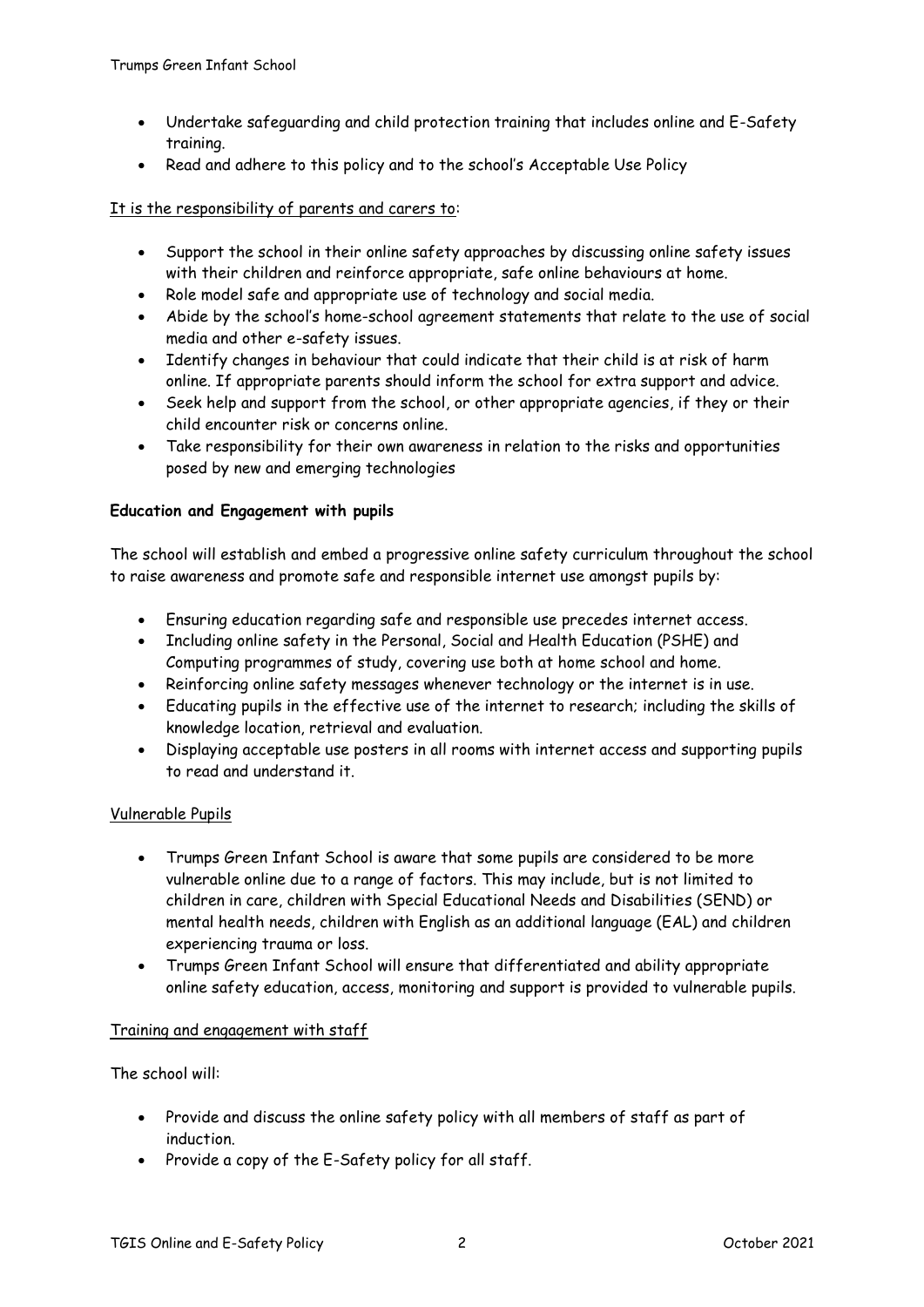- Provide up-to-date and appropriate online safety training for all staff on a regular basis, with at least annual updates. This training will be part of the annual safeguarding and child protection training or part of regular safeguarding updates throughout the year. The training will cover the potential risks posed to pupils as well as professional practice expectations.
- Make staff aware that school systems are monitored and activity can be traced to individual users; staff will be reminded to behave professionally and in accordance with school's policies when accessing school systems and devices.
- Make staff aware that their online conduct out of school, including personal use of social media, could have an impact on their professional role and reputation within school.
- Ensure all members of staff are aware of the procedures to follow regarding online safety concerns affecting pupils, colleagues or other members of the school community.

#### Awareness and engagement with parents and carers

Trumps Green Infant School recognises that parents and carers have an essential role to play in enabling children to become safe and responsible users of the internet and associated technologies. The school will build a partnership approach to online safety with parents and carers by:

- Providing information and guidance on online safety in a variety of formats. This will include offering specific online safety awareness training via the Safer School app, school website, newsletters and highlighting online safety at other events such as parent evenings.
- Drawing their attention to the school online safety policy, procedures and expectations.
- The school will ask all new parents to sign the parent/pupil agreement when they register their child with school.

## Reducing Online Risks

Trumps Green Infant School recognises that the internet is a constantly changing environment with new apps, devices, websites and materials emerging at a rapid pace. We will:

- Examine emerging technologies for educational benefit and a risk assessment will be carried out before use in school is allowed.
- Take all reasonable precautions to prevent access to inappropriate material. However, due to the international scale and linked Internet content, it is not possible to guarantee that unsuitable material will never appear on a school computer. Neither the school nor SCC can accept liability for the material accessed, or any consequences of Internet access.
- Staff will use a school phone where contact with pupils/parents is required.
- Ensure that appropriate filtering and monitoring is in place and take all reasonable precautions to ensure that users can only access appropriate material.
- The school will audit ICT use to establish if the E-safety policy is adequate and that the implementation of the E-safety policy is appropriate and effective.

## Classroom Use

Trumps Green Infant School uses a wide range of technology. This includes access to: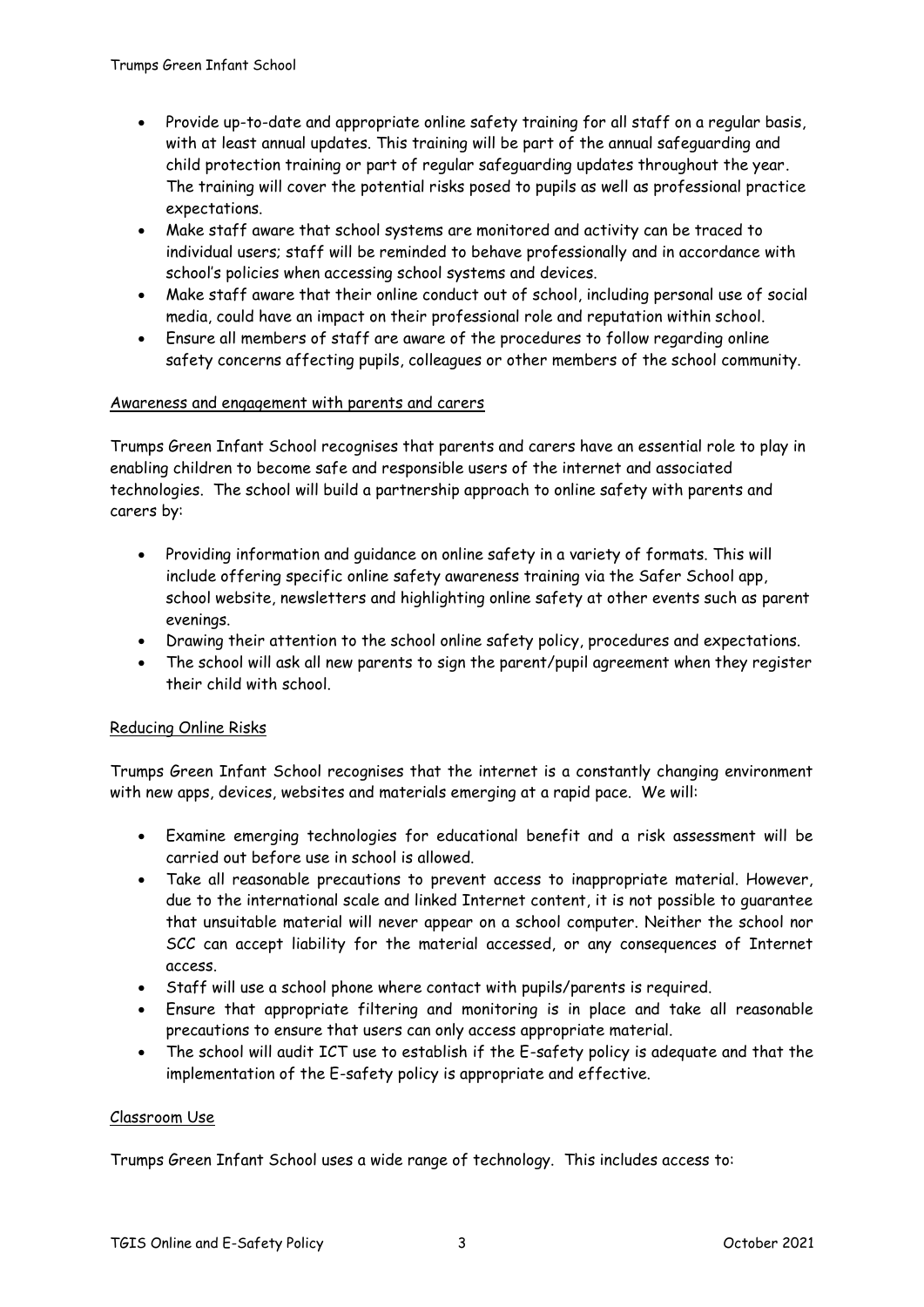- Computers, laptops, Smartboard and chrome books
- Apple iPads (6 per year group and 1 per teacher)
- Internet which may include search engines and educational websites
- Tablet and computer based applications and games
- Digital cameras, web cams and video cameras
- Programmable Beebots and toys
- Staff will always evaluate websites, games and apps fully before being used in the classroom or being recommended for home use.
- The school will ensure that the use of internet-derived materials, by staff and pupils, complies with copyright law and acknowledge the source of information.
- Pupils' access to the internet will be by adult demonstration, with directly supervised access to specific and approved online materials, which support the learning outcomes planned for the pupils' age and ability.
- Pupils will be taught not to give out personal details or information which may identify them or their location.
- The school will provide an age-appropriate e-safety curriculum that teaches pupils how to stay safe, how to protect themselves from harm and how to take responsibility for their own and others' safety.

#### iPads

- All iPads remain the property of the school and are to only be used by class teachers, support staff and pupils. IPads must not be loaned to other adults or pupils without agreement from the Headteacher.
- All teacher iPad's storing pupil photographs or assessment data must be password protected and comply with the high standards of data protection.
- When left unattended, iPads must be locked in a secure place within a locked room. It is the responsibility of the class teacher to ensure all iPads are securely locked away.
- All apps must be approved by the Computing co-ordinator/head-teacher before being downloaded on the school iPads

## Filtering and Monitoring

- The school Internet access is provided by Surrey County through the RM contract and includes filtering appropriate to the age of pupils.
- The school will work in partnership with Surrey County Council, RM and Soft Egg (technical support) to ensure systems to protect pupils are reviewed and improved.
- If staff or pupils come across unsuitable on-line materials, the site including the URL of the site if possible must be reported to the E-safety Coordinator. The breach will be recorded and escalated as appropriate. Parents/carers will be informed of filtering breaches involving their child.
- All staff are aware they can't rely on filtering and monitoring alone to safeguard pupils and that effective classroom management and regular education about online safe and responsible use is essential.
- Senior staff will ensure that regular checks are made to ensure that the filtering methods selected are appropriate, effective and reasonable.

Any material that the school believes is illegal will be reported immediately to the appropriate agencies, such as: Surrey Police or The Child Exploitation and Online Protection (CEOP)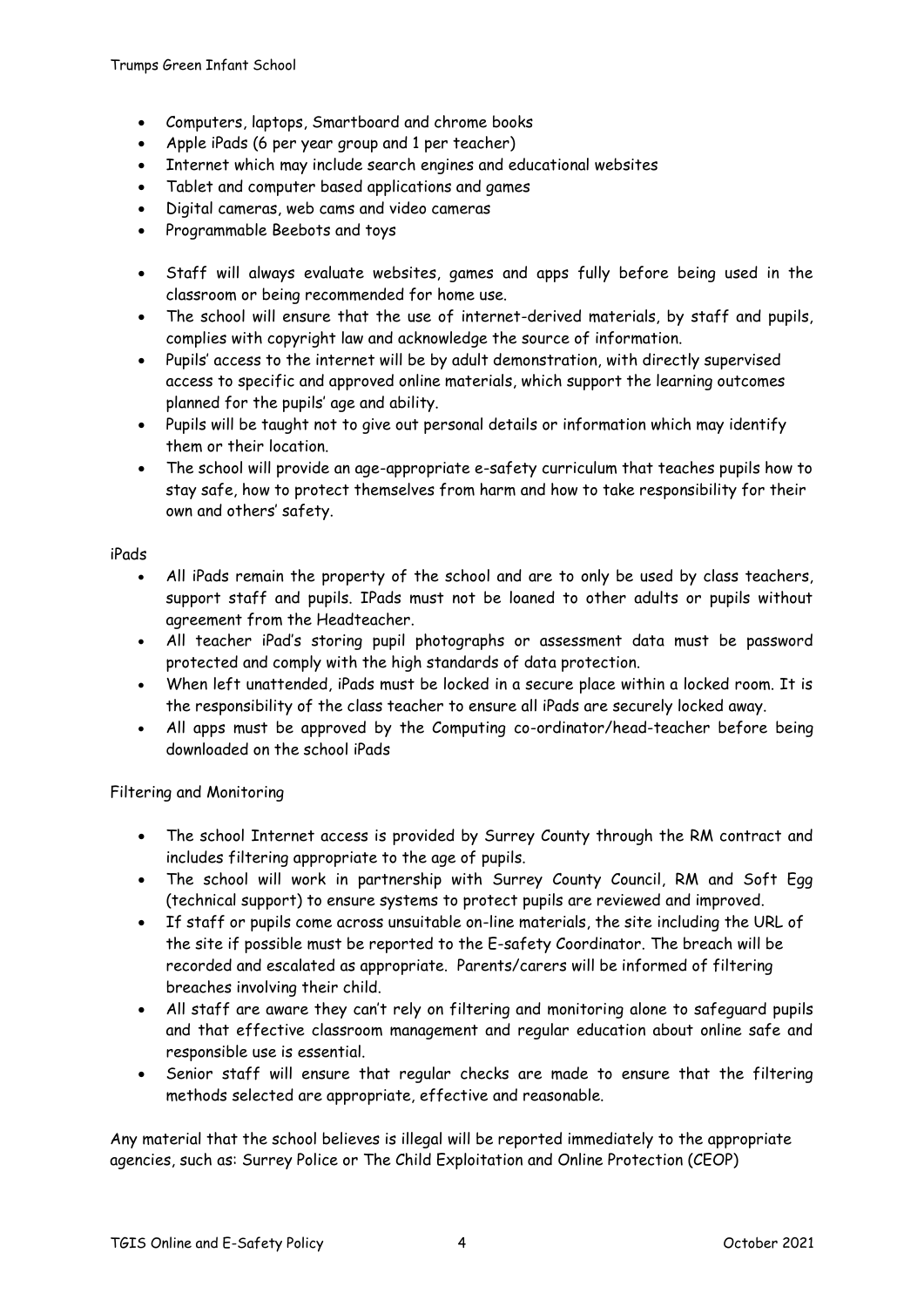# **Security and Management of Information Systems**

The school takes appropriate action to ensure the security of our information systems, including:

- All Internet use by pupils will be supervised
- School ICT systems security will be reviewed regularly.
- Virus protection will be monitored and updated regularly.
- Security strategies will be discussed with the Local Authority.
- The appropriate use of user logins and passwords to access the school network
- All users are expected to log off or lock their screens/devices if systems are unattended.
- Not downloading unapproved software to work devices or opening unfamiliar email attachments. Any new software downloads have to be approved and agreed by Soft Egg.
- Systems will be put in place to ensure that internet use can be monitored and a log of any incidents will be kept to help identify patterns of behaviour and to inform online safety policy.
- All staff must read and sign the Acceptable Use Policy before using any school ICT resource. These should be returned to the Headteacher and stored in file
- The school will maintain a current record of all staff and pupils who are granted access to school ICT systems.
- Any person not directly employed by the school will be asked to sign an Acceptable Use of school ICT resources before being allowed to access the Internet from the school site.

## Passwords

All members of staff will have their own unique username and private passwords to access school systems and Trumps Green school emails. Governors have their own username and private password to access Trumps Green school emails. Governors and members of staff are responsible for keeping their password private.

We require all users to:

- Use strong passwords for access into our systems
- Change passwords every 45 days. Users are prompted to do this.
- Always keep their password private; users must not share it with others or leave it where others can find it.
- Not to login as another user at any time.

## Managing Email

- Any electronic communication which contains sensitive or personal information will only be sent using secure and encrypted emails.
- Teaching staff may only use approved e-mail accounts on the school system.
- Members of the school community will immediately tell the DSL if they receive offensive or unexpected e-mail and this will be recorded in the school safeguarding records.
- Pupils must not reveal personal details of themselves or others in e-mail communication, or arrange to meet anyone without specific permission.
- Incoming e-mail should be treated as suspicious and attachments not opened unless the author is known.
- The forwarding of chain letters is not permitted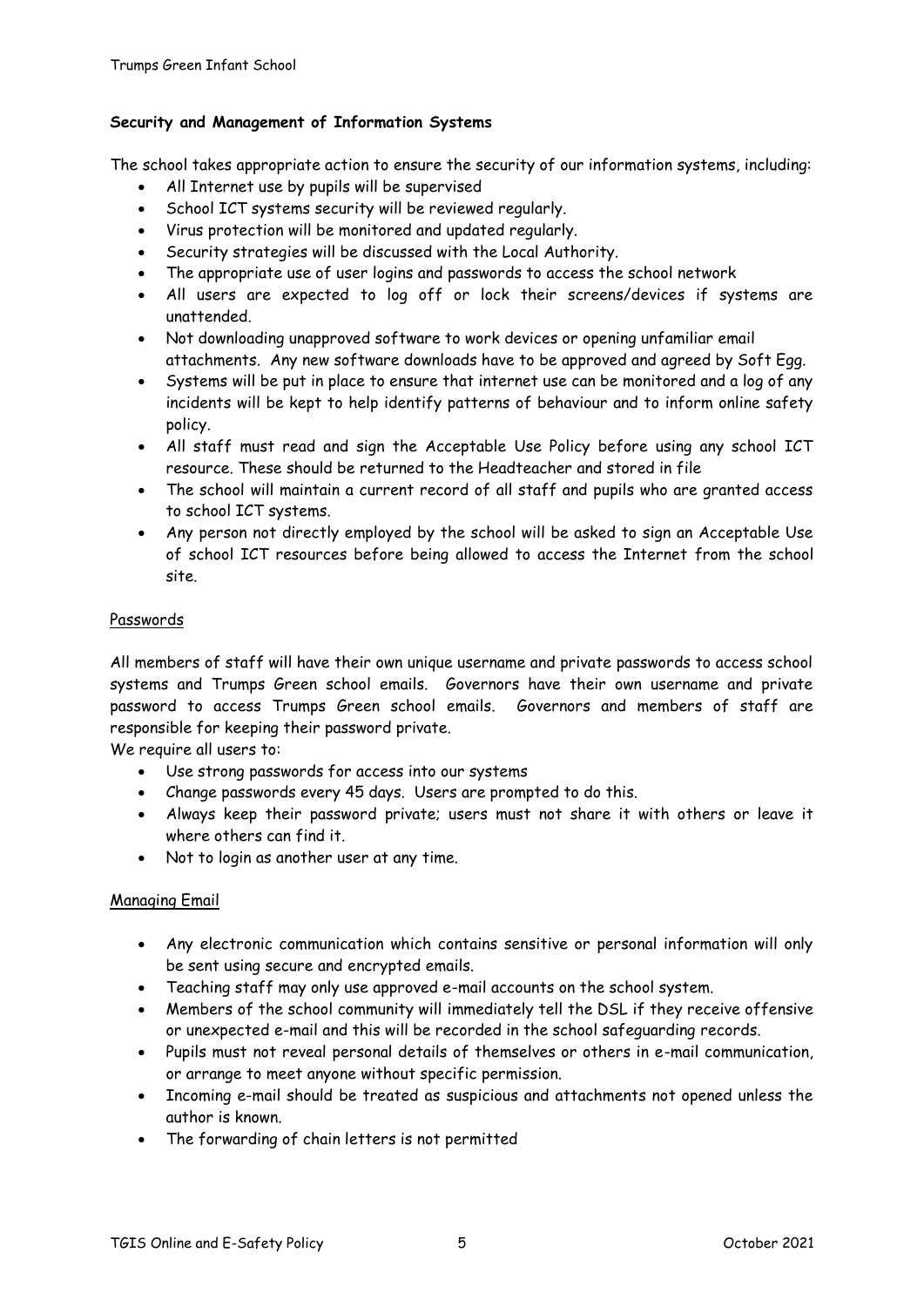## Managing the Safety of the School Website

- The school will ensure that the information posted on our website meets the requirements as identified by the Department of Education (DfE) and OFSTED.
- The contact details on the Web site should be the school address, e-mail and telephone number. Staff, governors or pupil's personal information will not be published.
- The Headteacher or nominee will take overall editorial responsibility and ensure that content is accurate and appropriate.
- The school will post appropriate information about safeguarding, including online safety on the school website.
- The school website will comply with school's guidelines for publications including respect for intellectual property rights, privacy policies and copyright.
- Pupils' full names will not be used on the Web site, as appropriate, including in blogs, forums, press releases, news articles or wikis, particularly in association with photographs.
- Parents are asked to complete a blanket permission slip relating to use of photographs when their children start at TGIS.
- Parents should be clearly informed of the school policy on image taking and publishing, both on school and independent electronic repositories.

# Managing Videoconferencing:

Video conferencing is a useful tool for staff to communicate with each other and to remotely teach pupils when necessary. When video conferencing with staff or pupils, the following guidelines will be adhered to:

- Videoconferencing will use the educational broadband network to ensure quality of service and security rather than the Internet.
- If a video conference is going to be recorded to be viewed again later, all people in the video conference will be informed before recording begins so that proper consent can be given.
- When screen-sharing during video conferencing, ensure that any documents being used on the computer of a confidential nature are not shown, or are closed prior to beginning screen sharing.
- Staff will be mindful of what can be seen and heard in the background when video conferencing, to make sure images and sounds are appropriate, non-offensive and do not breach individual privacy
- Video conferencing between staff will be accessed using accounts created with staff email addresses. All Child Protection, Safeguarding, Whistleblowing and Social Media Policies apply when working remotely using video conferencing.

## Social Media

- The expectations' regarding safe and responsible use of social media applies to all members of Trumps Green Infant School community.
- The term social media may include, but is not limited to: blogs; wikis; social networking sites; forums; bulletin boards; online gaming; apps; video/photo sharing sites; chatrooms and instant messenger.
- All members of Trumps Green Infant School community are expected, at all times, to engage in social media in a positive, safe and responsible manner,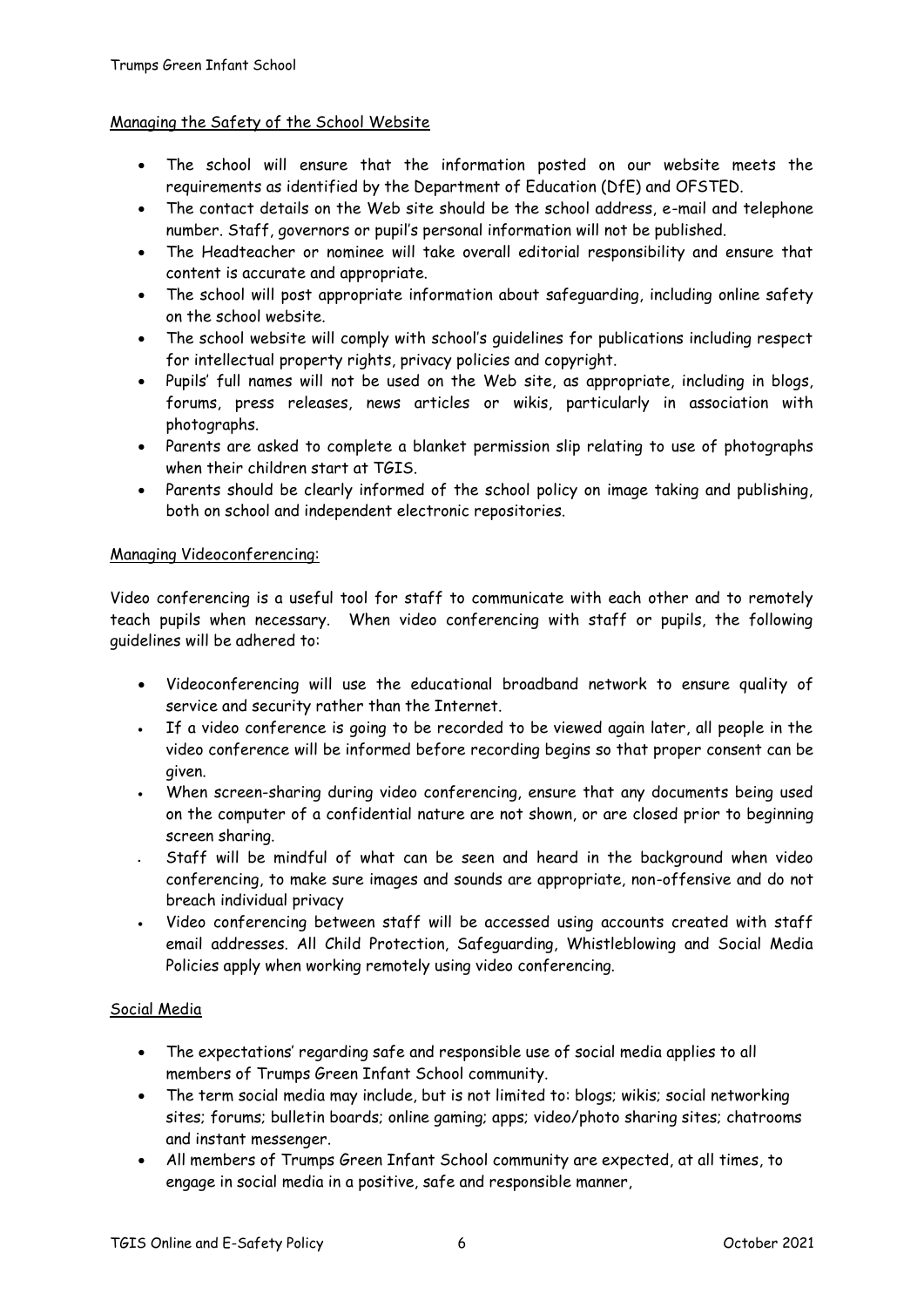- The use of social media during school hours for **personal** use **is not** permitted.
- Concerns regarding the online conduct of any member of Trumps Green Infant School community on social media should be reported to the DSL and will be managed in accordance with the school's Anti-bullying, Allegations Against Staff, Behaviour and Safeguarding and Child protection policies.

# Staff Personal Use of Social Media

- The safe and responsible use of social networking, social media and personal publishing sites will be discussed with all members of staff, governors and volunteers as part of induction and will be revisited and communicated via regular training opportunities for staff.
- All members of staff, governors and volunteers are advised that their online conduct on social media can have an impact on their role and reputation within school. Civil, legal or disciplinary action may be taken if they are found to bring the profession or institution into disrepute, or if something is felt to have undermined confidence in their professional abilities.
- All members of staff are advised to safeguard themselves and their privacy when using social media sites.
- Members of staff are encouraged not to identify themselves as employees of Trumps Green Infant School on their personal social networking accounts. This is to prevent information on these sites from being linked with the school and also to safeguard the privacy of staff members and governors.
- All members of staff are encouraged to carefully consider the information, including text and images, they share and post online and to ensure that their social media use is compatible with their professional role and is in accordance with schools policies and the wider professional and legal framework.
- Information and content that staff members have access to as part of their employment, including photos and personal information about pupils and their family members or colleagues will not be shared or discussed on social media sites.
- Members of staff will notify the DSL immediately if they consider that any content shared on social media sites conflicts with their role in the school.
- All members of staff are advised not to communicate with or add as 'friends' any current or past pupils or current or past pupils' family members via any personal social media sites, applications or profiles. Any pre-existing relationships or exceptions that may compromise this will be discussed with the Headteacher.
- Any communication received from pupils or parents on personal social media accounts will be reported to the DSL

## Use of Personal Devices and Mobile Phones by staff and volunteers

Trumps Green Infant School recognises that personal communication through mobile technologies is an accepted part of everyday life for staff, governors, volunteers and parents/carers, but technologies need to be used safely and appropriately within school.

- Electronic devices of any kind that are brought onto site are the responsibility of the user at all times. The school accepts no responsibility for the loss, theft or damage of such items on school premises.
- The sending of abusive or inappropriate messages/ content via mobile phones or personal devices is forbidden by any member of the school community and any breaches will be dealt with as part of the school's codes of conduct and acceptable use policies.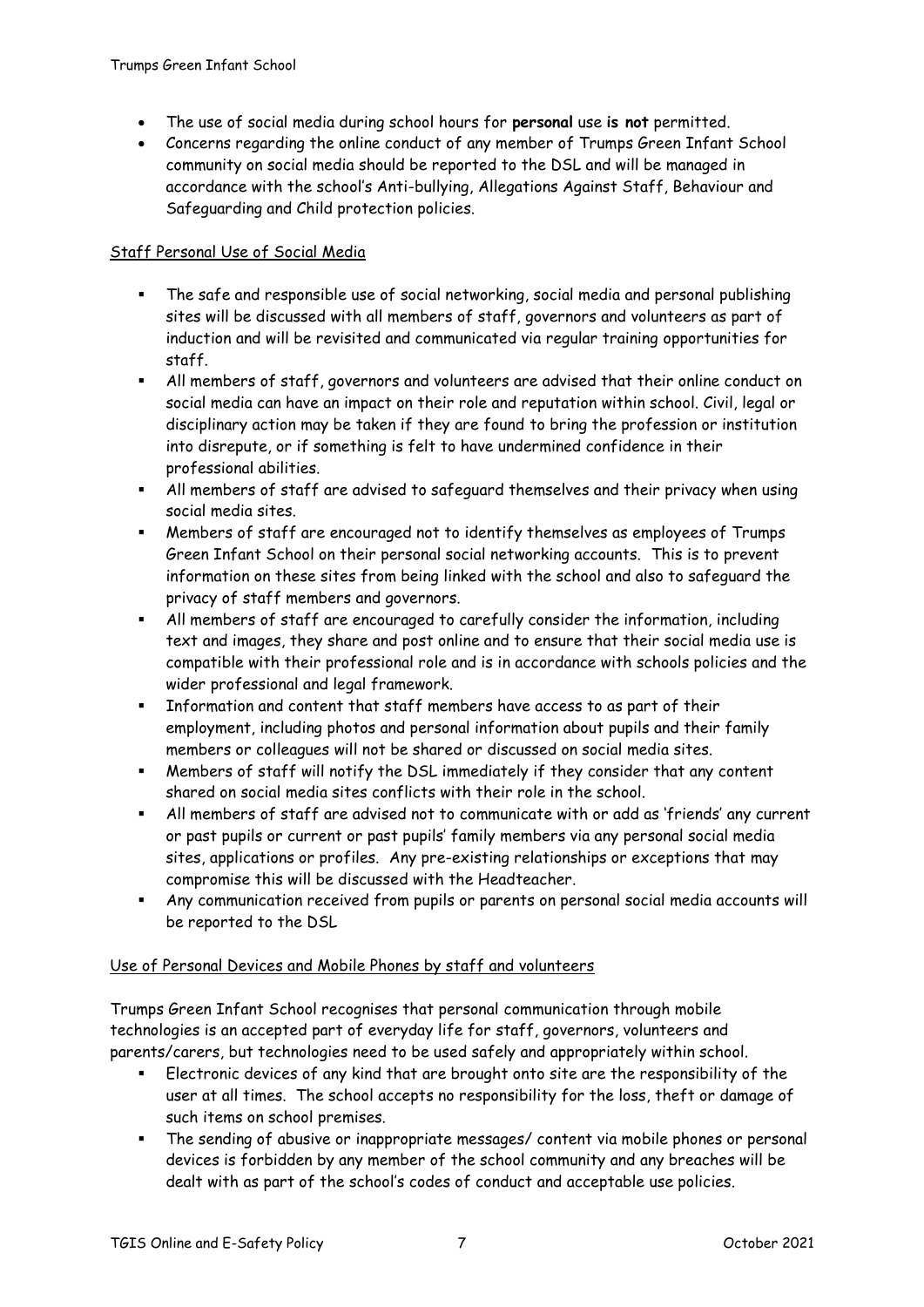Staff will be advised to:

- Keep mobile phones and personal devices in a safe and secure place during lesson time
- Keep mobile phones and personal devices switched off or switched to 'silent' mode during lesson times.
- Not use personal devices during teaching periods, unless written permission has been given by the Headteacher, such as in emergency circumstances.
- Ensure that any content bought onto site via mobile phones and personal devices are compatible with their professional role and expectations.
- Members of staff are not permitted to use their own personal phones or devices for contacting pupils or parents and carers.

Staff and governors will not use personal devices, such as: mobile phones, tablets or cameras:

- To take photos or videos of pupils and will only use school-provided equipment for this purpose.
- Directly with pupils, and will only use work-provided equipment during lessons/educational activities.
- If a member of staff or a governor is thought to have illegal content saved or stored on a mobile phone or personal device or have committed a criminal offence, the police will be contacted

# **Responding of Online Safety Incidents and Concerns**

- All members of the school community will be made aware of the reporting procedure for online safety concerns, including: breaches of filtering, youth produced sexual imagery (sexting), cyberbullying and illegal content.
- All members of the community must respect confidentiality and the need to follow the official school procedures for reporting concerns.
- Pupils, parents and staff will be informed of the school's complaints procedure and staff will be made aware of the whistleblowing procedure.
- The school requires staff, parents, carers and pupils to work in partnership to resolve online safety issues.
- After any investigations are completed, the school will debrief, identify lessons learnt and implement any policy or curriculum changes as required.
- If the school is unsure how to proceed with an incident or concern, the DSL will seek advice from the Surrey Safeguarding Children Partnership.
- Where there is suspicion that illegal activity has taken place, the school will contact the Surrey Safeguarding Children Partnership or Surrey Police using 101, or 999 if there is immediate danger or risk of harm.
- If an incident or concern needs to be passed beyond the school community (for example if other local schools are involved or the public may be at risk), the school will speak with Surrey Police and/or the Surrey Safeguarding Children Partnership first, to ensure that potential investigations are not compromised.

## **Concerns about Pupils Welfare**

- The DSL will be informed of any online safety incidents involving safeguarding or child protection concerns.
- The DSL will record these issues in line with the school's Safeguarding and child protection policy.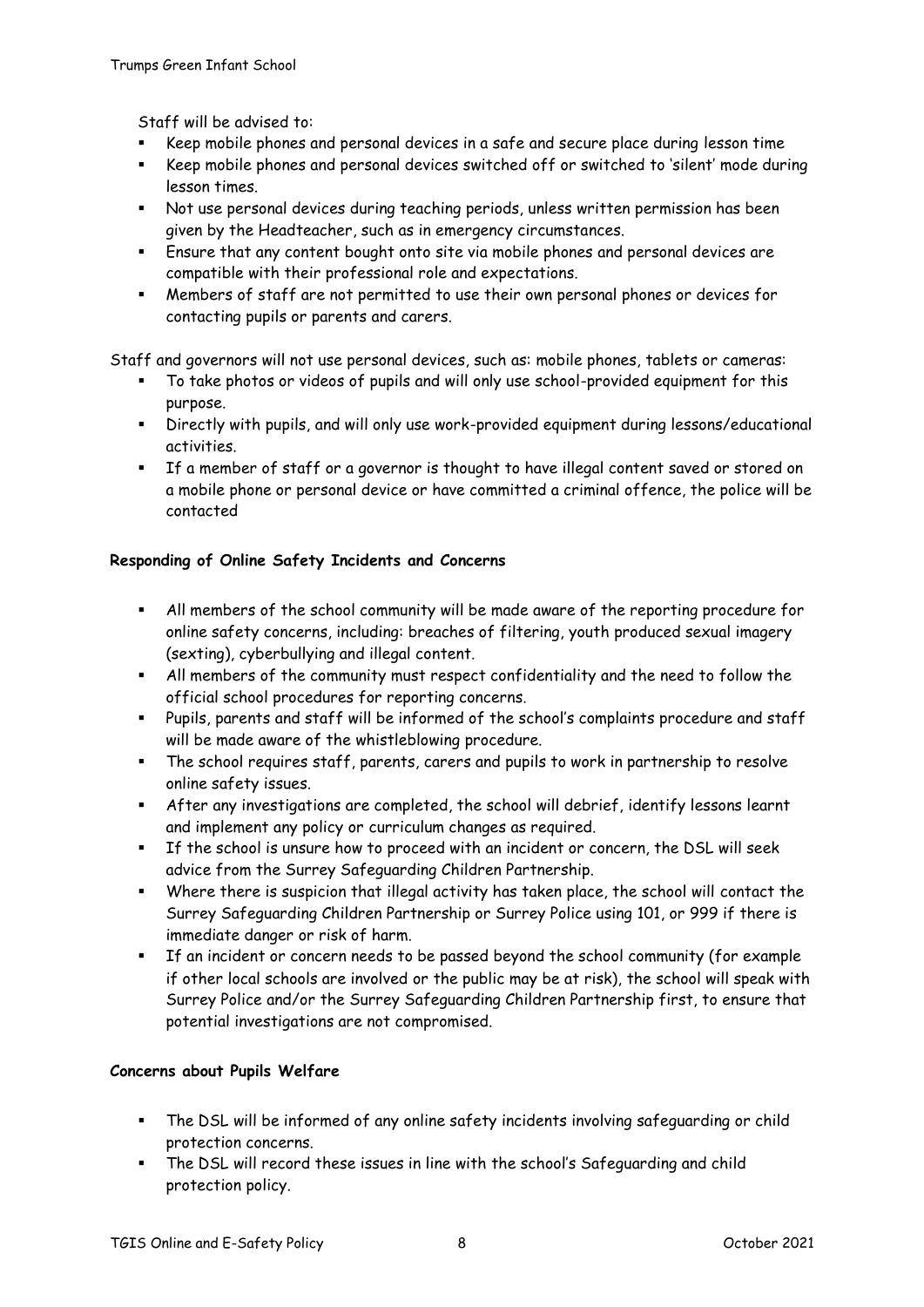- The DSL will ensure that online safety concerns are escalated and reported to relevant agencies in line with the Surrey Safeguarding Children Partnership thresholds and procedures.
- The school will inform parents and carers of any incidents or concerns involving their child, as and when required.

# **Staff Misuse**

- Any complaint about staff misuse will be referred to the DSL/Headteacher, according to the Management of Allegations and Concerns Safeguarding and child protection and Whistleblowing policies.
- Any complaint about the Headteacher's on-line misuse will be referred to the Chair of Governors according to the Management of Allegations and Concerns, Safeguarding and child protection and Whistleblowing policies.

## **Youth Produced Sexual Imagery or "Sexting"/now known as "sharing of nudes/semi nudes"**

- Trumps Green Infant School recognises youth produced sexual imagery (known as "sexting") as a safeguarding issue; therefore all concerns will be reported to and dealt with by the Designated Safeguarding Lead.
- The school will follow the advice as set out in the non-statutory UKCCIS guidance: 'Sexting in schools and colleges: responding to incidents and [safeguarding](https://www.gov.uk/government/groups/uk-council-for-child-internet-safety-ukccis) young [people'](https://www.gov.uk/government/groups/uk-council-for-child-internet-safety-ukccis) and [KSCB](http://www.kscb.org.uk/guidance/online-safety) guidance: "Responding to youth produced sexual imagery".
- Trumps Green Infant School will ensure that all members of the community are made aware of the potential social, psychological and criminal consequences of 'sexting' by implementing preventative approaches, via a range of age and ability appropriate educational methods.
- The school will ensure that all members of the community are aware of sources of support regarding pupil produced sexual imagery.

## **Dealing with 'Sexting'**

If the school are made aware of an incident involving the creation or distribution of pupil produced sexual imagery, the school will:

- Act in accordance with our Safeguarding and child protection policy and the relevant Surrey Safeguarding Child Partnership's procedures.
- **EXEDENT Immediately notify the Designated Safeguarding Lead.**
- **Store the device securely.**
- If an indecent image has been taken or shared on the school network or devices, the school will take action to block access to all users and isolate the image.
- Carry out a risk assessment which considers any vulnerability of pupil(s) involved; including carrying out relevant checks with other agencies.
- Inform parents and carers, if appropriate, about the incident and how it is being managed.
- Make a referral to Specialist Children's Services and/or the Police, as appropriate.
- Provide the necessary safeguards and support for pupils, such as offering counselling or pastoral support.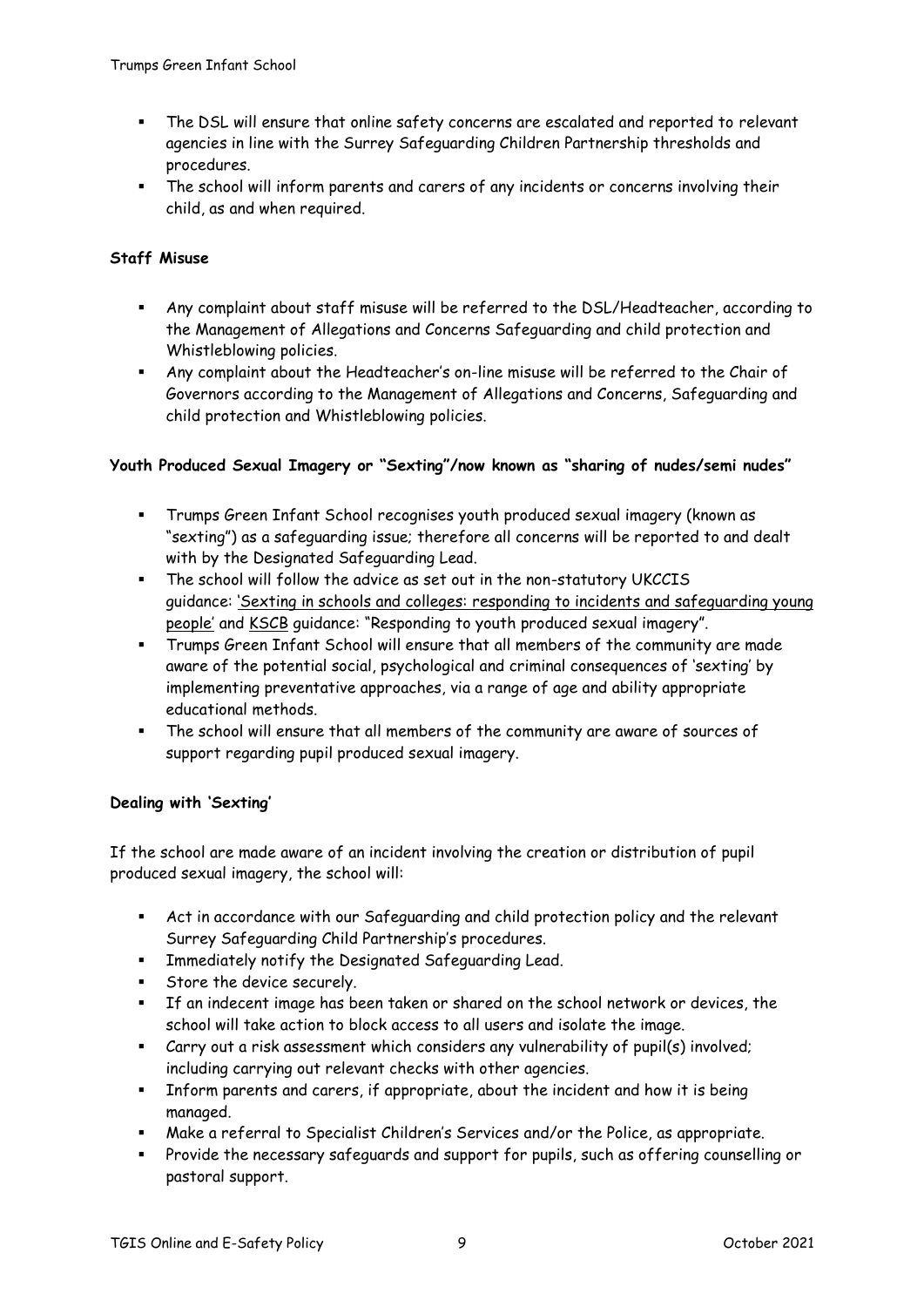- Implement appropriate sanctions in accordance with the school's Behaviour policy, but taking care not to further traumatise victims where possible.
- Consider the deletion of images in accordance with the UKCCIS: ['Sexting](https://www.gov.uk/government/groups/uk-council-for-child-internet-safety-ukccis) in schools and colleges: responding to incidents and [safeguarding](https://www.gov.uk/government/groups/uk-council-for-child-internet-safety-ukccis) young people' guidance.
- Images will only be deleted once the school has confirmed that other agencies do not need to be involved; and are sure that to do so would not place a child at risk or compromise an investigation.
- Review the handling of any incidents to ensure that best practice was implemented; the leadership team will also review and update any management procedures, where necessary.
- The school will take action regarding pupil produced sexual imagery, regardless of whether the incident took place on/off school premises, using school or personal equipment.

The school will not:

- View any images suspected of being pupil produced sexual imagery, unless there is no other possible option, or there is a clear need or reason to do so.
- In this case, the image will only be viewed by the DSL and their justification for viewing the image will be clearly documented.
- Send, share, save or make copies of content suspected to be an indecent image of children i.e. pupil produced sexual imagery and will not allow or request pupils to do so.

# **Online Child Sexual Abuse and Exploitation**

- Trumps Green Infant School will ensure that all members of the community are aware of online child sexual abuse, including: exploitation and grooming; the consequences; possible approaches which may be employed by offenders to target children and how to respond to concerns.
- Trumps Green Infant School recognises online child sexual abuse as a safeguarding issue and, as such, all concerns will be reported to and dealt with by the Designated Safeguarding Lead.
- The school will implement preventative approaches for online child sexual abuse via a range of age and ability appropriate education for pupils, staff and parents/carers.
- The school will ensure that all members of the community are aware of the support available regarding online child sexual abuse, both locally and nationally.

## **Dealing with Online Child Sexual Abuse and Exploitation**

If the school are made aware of incident involving online sexual abuse of a child, the school will:

- Act in accordance with the school's Safeguarding and child protection policy and the relevant Surrey Safeguarding Children Partnership's procedures.
- Immediately notify the Designated Safeguarding Lead.
- Store any devices involved securely.
- Immediately inform Surrey police via 101 (or 999 if a child is at immediate risk)
- Carry out a risk assessment which considers any vulnerabilities of pupil(s) involved (including carrying out relevant checks with other agencies).
- Inform parents/carers about the incident and how it is being managed.
- Make a referral to Specialist Children's Services (if required/ appropriate).
- Provide the necessary safeguards and support for pupils, such as, offering counselling or pastoral support.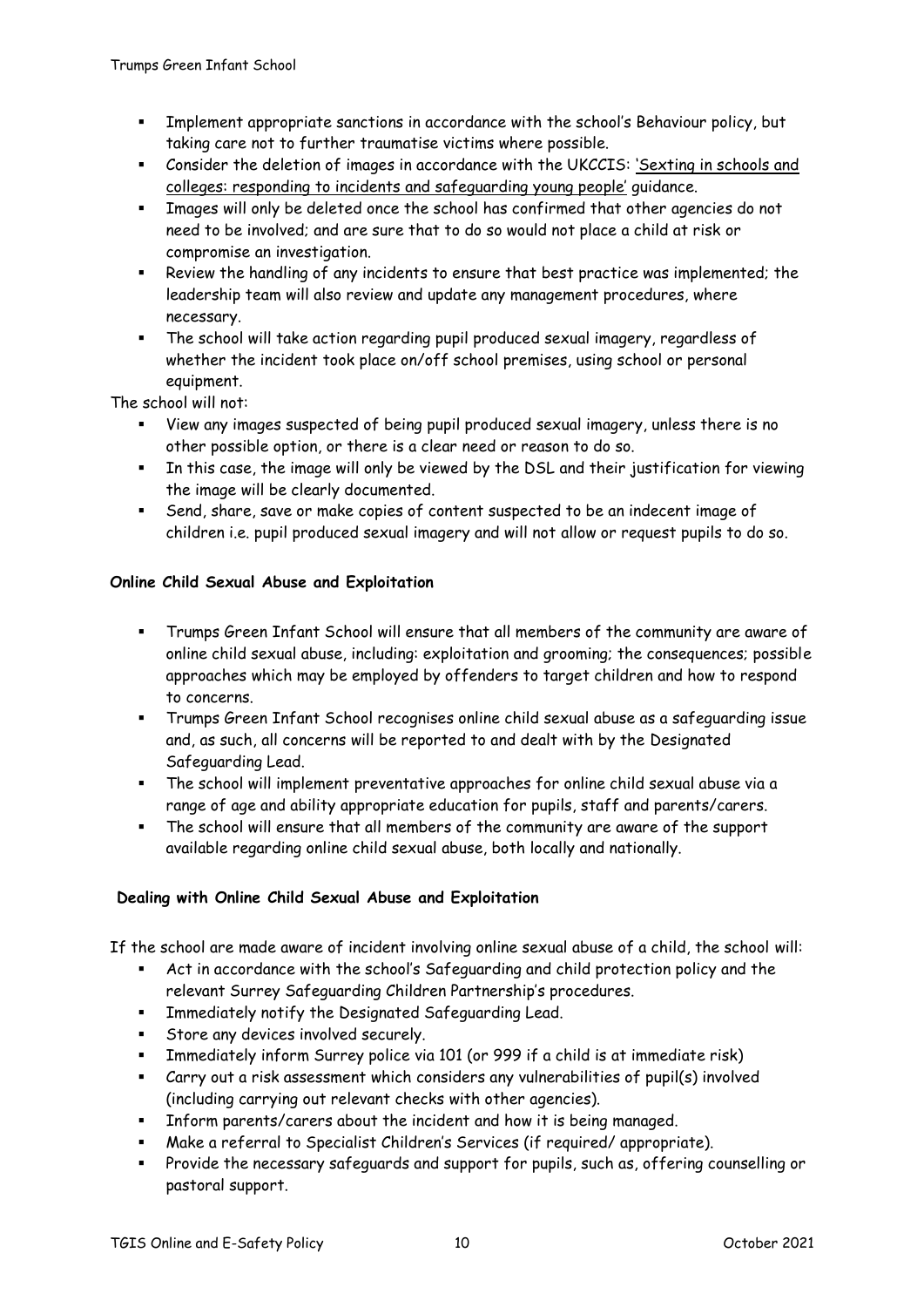- Review the handling of any incidents to ensure that best practice is implemented.
- Review and update any management procedures, where necessary.
- The school will take action regarding online child sexual abuse, regardless of whether the incident took place on/off school premises, using school or personal equipment.
- If the school is unclear whether a criminal offence has been committed, the DSL will obtain advice immediately through the Surrey Safeguarding Children Partnership and/or Surrey Police.
- If the school is made aware of intelligence or information which may relate to child sexual exploitation on or offline, it will be passed through to Surrey Police by the Designated Safeguarding Lead.
- If pupils at other schools are believed to have been targeted, the school will seek support from Surrey Safeguarding Children Partnership and/or Surrey Police first to ensure that potential investigations are not compromised.

# **Indecent Images of Children (IIOC)**

- Trumps Green Infant School will ensure that all members of the community are made aware of the possible consequences of accessing Indecent Images of Children (IIOC).
- The school will take action regarding IIOC on school equipment and/or personal equipment, even if access took place off site.
- The school will take action to prevent accidental access to IIOC by using an internet Service provider (ISP) which subscribes to the Internet Watch Foundation block list and by implementing appropriate filtering, firewalls and anti-spam software.
- If the school is unclear if a criminal offence has been committed, the Designated Safeguarding Lead will obtain advice immediately through Surrey Safeguarding Children Board and/or Surrey Police.

If made aware of IIOC, the school will:

- Act in accordance with the schools child protection and safeguarding policy and the relevant Surrey Safeguarding Children Partnership procedures.
- Immediately notify the school Designated Safeguard Lead.
- Store any devices involved securely.
- Immediately inform appropriate organisations, such as Surrey police or the LADO.
- If made aware that a member of staff or a pupil has been inadvertently exposed to indecent images of children whilst using the internet, the school will:
- Ensure that the Designated Safeguard Lead is informed.
- Ensure that the URLs (webpage addresses) which contain the suspect images are reported to the Internet Watch Foundation via [www.iwf.org.uk](https://www.iwf.org.uk/) .
- Ensure that any copies that exist of the image, for example in emails, are deleted.
- Report concerns, as appropriate to parents and carers.

If made aware that indecent images of children have been found on the school devices, the school will:

- Ensure that the Designated Safeguard Lead is informed.
- Ensure that the URLs (webpage addresses) which contain the suspect images ar reported to the Internet Watch Foundation via [www.iwf.org.uk](https://www.iwf.org.uk/) .
- Ensure that any copies that exist of the image, for example in emails, are deleted.
- Inform the police via 101 (999 if there is an immediate risk of harm) and children's social services (as appropriate).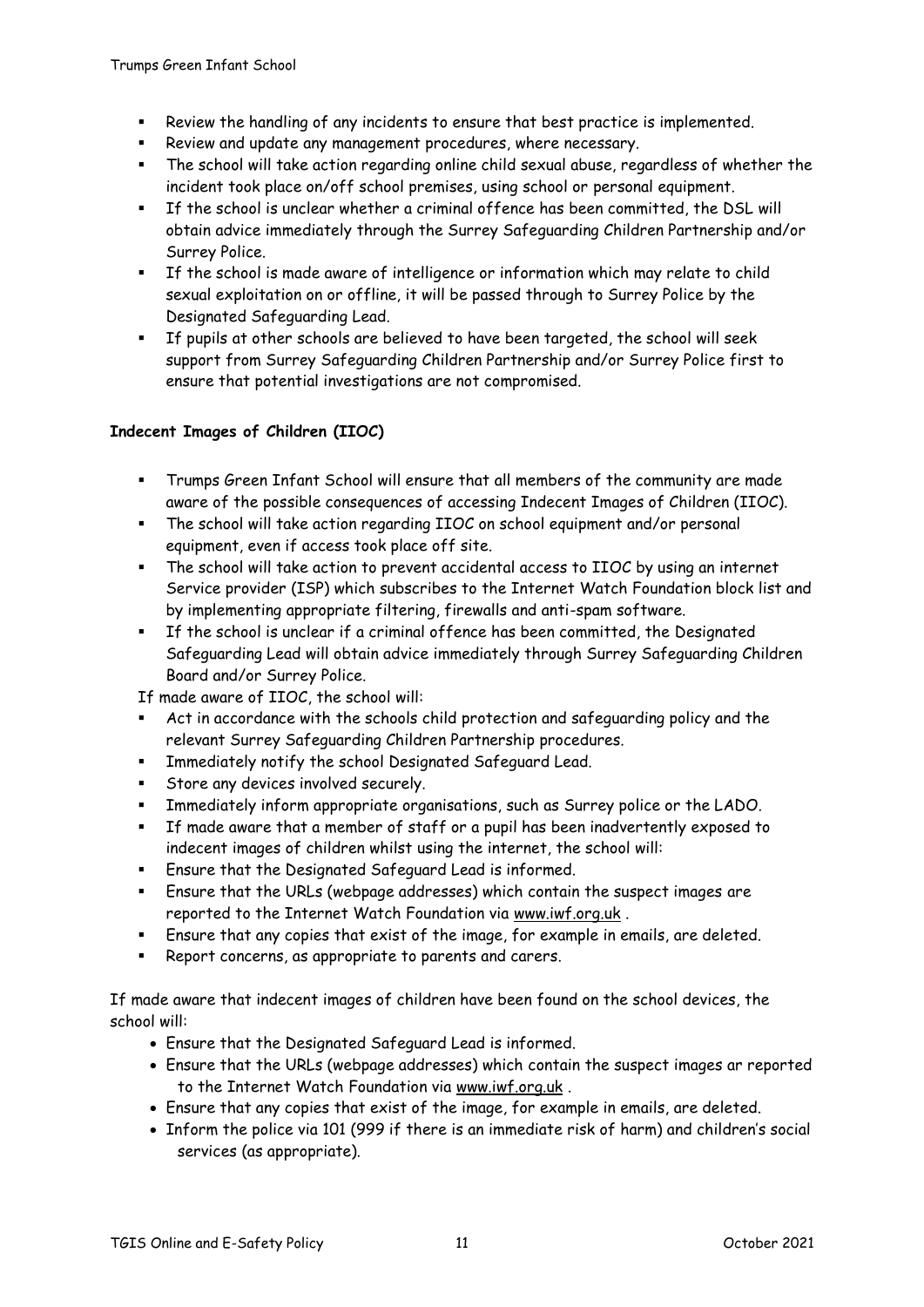- Only store copies of images (securely, where no one else has access to them and delete all other copies) at the request of the police only.
- Report concerns, as appropriate to parents and carers.
- If made aware that a member of staff is in possession of indecent images of children on school devices, the school will:
- Ensure that the DSL/Headteacher is informed.
- Inform the Local Authority Designated Officer (LADO) and other relevant organisations in accordance with the school's Safeguarding and child protection, Managing of Allegations and Concerns and Whistleblowing policies.
- Quarantine any devices until police advice has been sought.

## **Cyberbullying**

- Cyberbullying, along with all other forms of bullying, will not be tolerated at Trumps Green Infant School
- Full details of how the school will respond to cyberbullying are set out in the Antibullying policy.

## **Online Hate**

- Online hate content, directed towards or posted by, specific members of the community will not be tolerated at Trumps Green Infant School and will be responded to in line with the school's Anti-bullying, Behaviour, Safeguarding and Child Protection and Whistleblowing policies.
- All members of the community will be advised to report online hate in accordance with relevant school policies and procedures.
- The Police will be contacted if a criminal offence is suspected.
- If the school is unclear on how to respond, or whether a criminal offence has been committed, the Designated Safeguarding Lead will obtain advice through the Surrey Safeguarding Children Partnership and/or Surrey Police.

## **Online Radicalisation and Extremism**

- The school will take all reasonable precautions to ensure that children are safe from terrorist and extremist material when accessing the internet in school.
- If the school is concerned that a child or parent/carer may be at risk of radicalisation online, the DSL will be informed immediately and action will be taken in line with the Safeguarding and Child Protection Policy.
- If the school is concerned that member of staff may be at risk of radicalisation online, the DSL/ Headteacher will be informed immediately and action will be taken in line with the Safeguarding and Child Protection and Management of Allegations and Concerns Policies.

## **Protecting Personal Data:**

 Personal data will be recorded, processed, transferred and made available according to the Data Protection Act 1998.